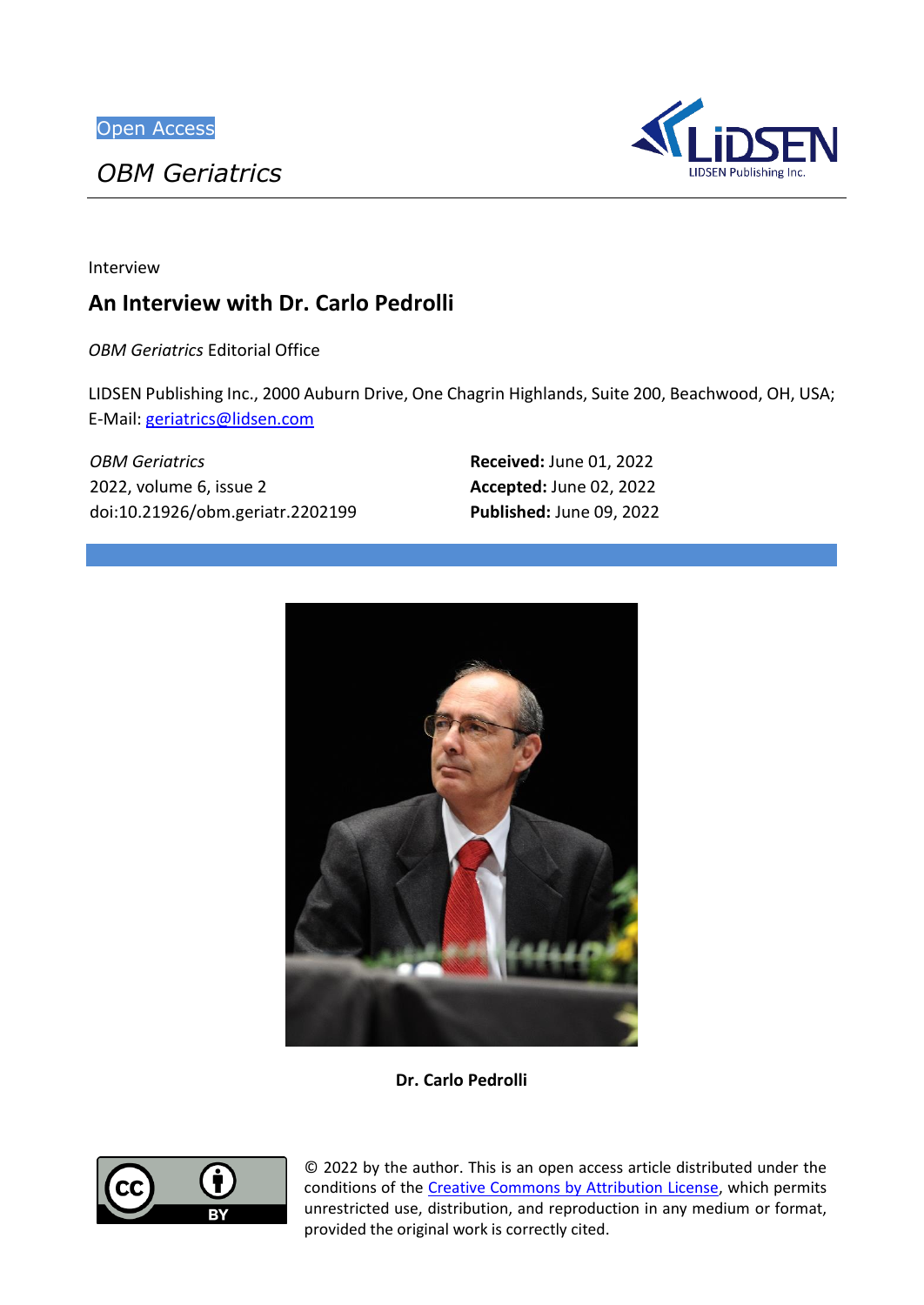## **1. Could You Please Provide Your Personal Information & Photos (Portrait and One from Research (Laboratory, Clinc, etc.))?**

Dr. Carlo Pedrolli, is Head of the Nutritional Department at S. Chiara Hospital in Trento, which is a town in the North of Italy near the Austrian border. The Hospital has 800 beds and the community on which it is based is made by 500,000 people. In the Nutritional Department there are 3 physicians, 1 officer and 12 dietitians.

He had his degree in Medicine at Padua University in 1982, and afterward he gained three different specializations, in Internal medicine, in Cardiology (Verona university) and in Nutrition (Padua University). Dr. Pedrolli has published more than 40 peer-reviewed publications indexed on PubMed and cited over 1837 times with an h-index of 19.

He worked in Internal medicine ward for more than 20 yrs., practicing the whole of a general Ward; in late 15 yrs. He moved to Nutritional Department, practicing Artificial Nutrition, both in the community and in Hospital, Eating Disorders, Hospital catering, and teaching Nutrition at Verona university, in Nursing degree and in Oral Hygiene Degree.

His research was centered on nutritional screening and assessment, both in the community and hospital/nursing homes; in last years his research is pointed above all about dysphagia; he is now the Italian reference leader of IDDSI (International Dysphagia Diet Standardization Initiative).

### **2. Could You Please Tell Us Your Scientific Background?**

I'm very interested in patients and their health; starting from Internal medicine, in the hospital where I worked before (Rovereto) the Nutritionist retired and the head of Internal medicine Department asked me to be involved in nutrition; at the beginning I had 4 dietitians to coordinate; I was engaged starting from the beginning of Nutrition; I didn't have a qualification in it, which I gained afterwards; so I had to organize an nutrition clinics for the community and consultation in hospital for in-patients, dealing with artificial nutrition, malnutrition screening and assessment, dysphagia and many other aspects of nutrition such as nutrition in cancer and in diabetes and renal failure; these fields became step by step my field of research.

# **3. Can You Share Your Career Development Story Briefly? For Example, What Cases Have Influenced You the Most?**

Once I was in my hospital and I was in the hospital kitchen; I was talking with the chef and I saw he was pouring something with a very bad colour and I presumed with a very bad taste on a plate; I asked him: what is sit? And he told me that was dysphagia diet for a patient and he was disgusted about it….; I was very impressed from this confidence and from that moment one of my personal goal was to made proud a chef of the food he provides to in patients in general and to dysphagic people in particular….

### **4. What is Your Main Research Area? What Got You Interested in Scientific Research in The First Place?**

At the moment my personal research is above all about preventing hospital and nursing home malnutrition with food and in- catering; but I started from finding very simple ways of practicing nutrition screening and assessments, to be able to find very soon malnutrition in people referred to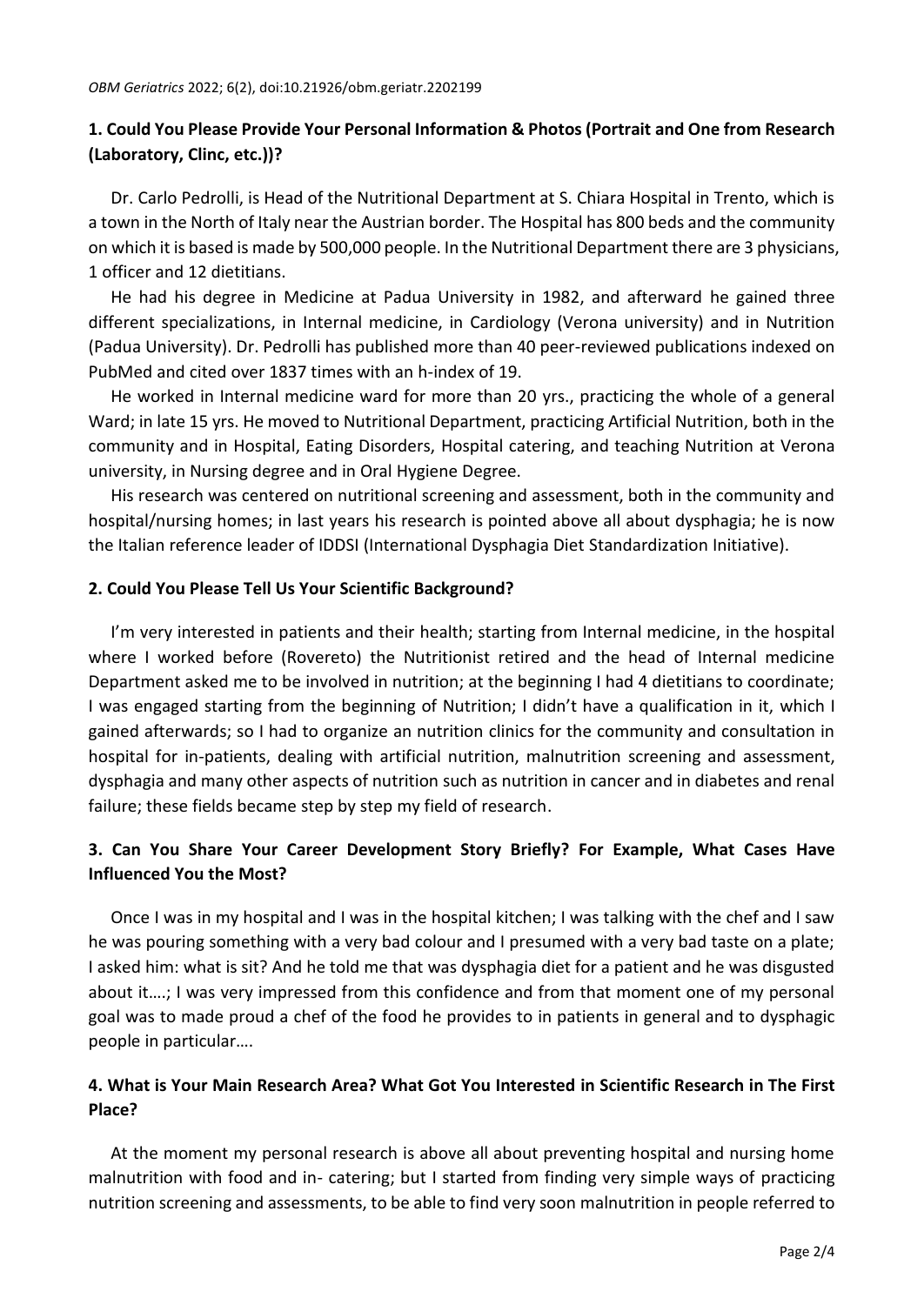hospital for practicing some intervention by nutritional support; dysphagia screening is a way to find malnutrition where there is some possible intervention. For example in medical literature in Italy dysphagia is presumed more or less 12% in nursing homes, but I published a paper showing that in my hospital, which is a general hospital, we provide out of 1,400,000 meals per year more or less 21% meals of modified texture; that means that dysphagic people in my hospital has a prevalence of more or less 21%.

#### **5. Is There a Book You've Read that You'd Recommend Universally (i.e., to Everyone You Meet)?**

There are two book I can recommend; the first one is "Awakenings" by Oliver Sacks, a very charming neurologist who succeed in healing, unfortunately only for a little time, people who suffered from lethargy and parkinsonism after a viral epidemic; he used for the first time alfa methyl dopa and he had many awakenings in his patients; the second one was recommended to me by my neurology teacher, in Verona University; it was written by a chemist, Dr Primo Levi, who succeeded to come back from Auschwitz camp; and he shows how a camp was organized and how he survived, thinking always he didn't deserve to.

### **6. What is Your Long-Term Research Goal?**

I don't know but I think that everyone of us, practicing medicine, could just see what other people have ever seen without understand it; for example Fleming saw penicillin in a very casual way but he understood it was something very important; so I think that everyone of us, practicing medicine should keep on observing in a very concentrated way what he sees every day and to try to imagine from the reality to understand what everyone sees without understand it; I think that's what a physician has to do till the end of his professional life.

# **7. Do You Have Any Suggestions or Recommendations for Young Scientists, for Instance, Your Students and Young Collaborators?**

When you found something you are interested in go ahead, do not look for money or career but just concentrate on what you love and like, both in professional life and in personal life.

### **8. What Do You Think of the Future of** *OBM Geriatric***s, an Open-Access Journal?**

In your opinion, what challenges and developments can we expect to see in the next few years in this field? I think that open access journal is just a first step; we have to go ahead in a very simple way of communicating science and scientists among themselves; I think we have to go form a paper to a channel made of paper, TV, you tube films, congress, etc. free of charge.